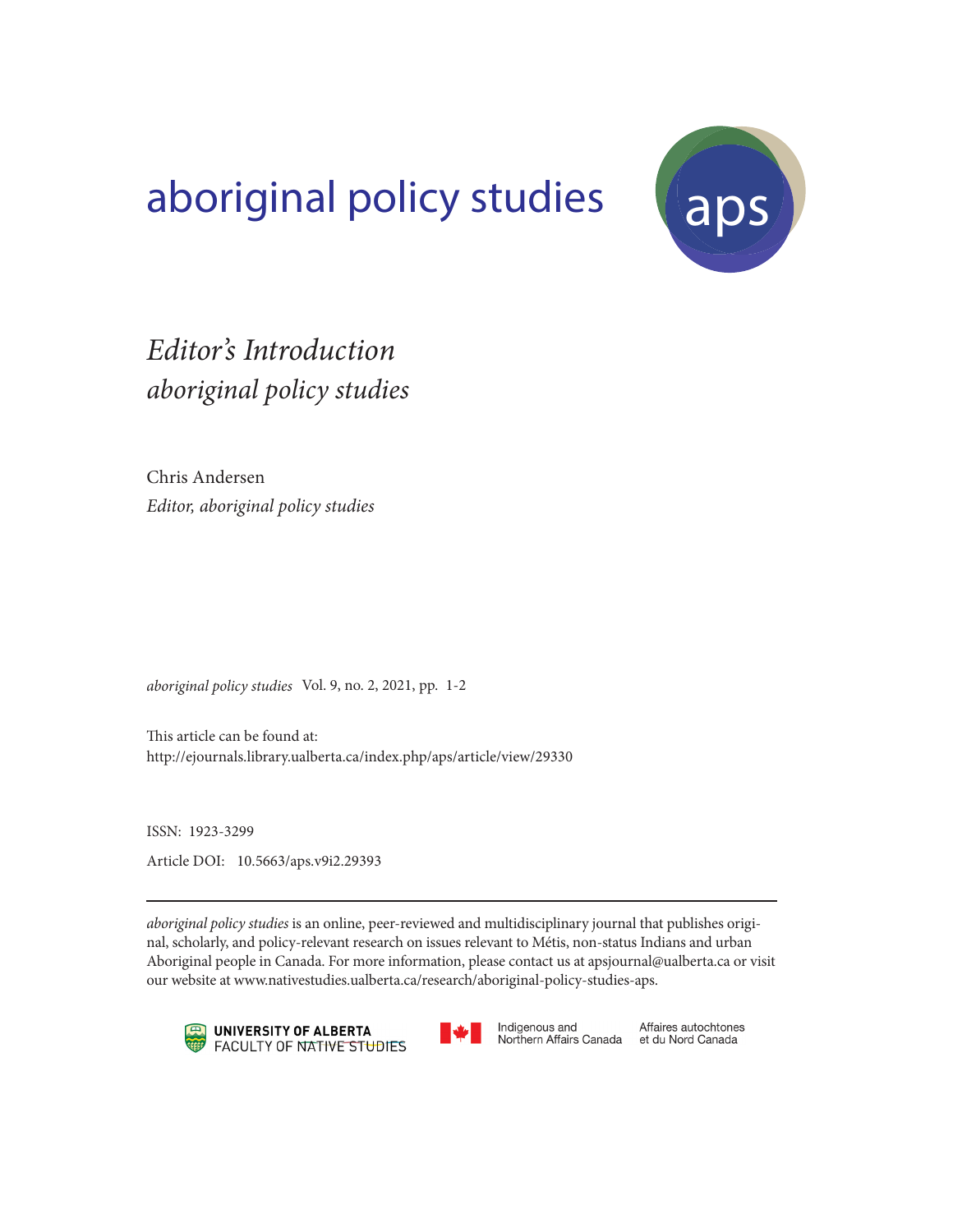## **Editor's Introduction**

Dr. Chris Andersen

We would like to welcome our readers to volume 9, issue 2 of *aboriginal policy studies*. This issue contains four articles, two commentaries, and a foundational document. The contributions to this issue continue to follow the journal's scope, which is to publish "original, scholarly, and policy-relevant research on issues relevant to Métis, non-status Indians and urban Aboriginal peoples in Canada." As we have emphasized in previous introductions – and as we will continue to emphasize – *aps* welcomes relevant submissions from all geographical and political regions of Canada. We still do not receive an adequate number of submissions on issues pertaining to Métis policy, nor on urban Aboriginal issues in central and eastern Canada. We would also like to give a special shout-out of encouragement to submissions that touch on subject matter of importance to Indigenous women and youth and the LBGTQ2+/Two-Spirit communities. Finally, I would like to welcome our new editorial assistant, Tanya Ball – this is her first issue!

In the issue's first article, Jennifer Ward, Cindy Gaudet, and Tricia McGuire-Adams explore gender(ed) dynamics that anchor learning institutions' attempts to respond to the Calls to Action contained in the Final Report on the Truth and Reconciliation Commission. More specifically, using a mixed methodology that includes Shawn Wilson's relational accountability methodology, they interview Indigenous women working as professors and administrators to better understand the gendered contexts within which women engage in the work of reconciliation in post-secondary institutions, with particular attention paid to centring women's wellness, self-care, and caring for others.

In the issue's second article, Chance Finegan explores the connections between the urban Indigenous literature and its relative erasure of the presence of parks in urban spaces. Using examples from Saskatoon, Saskatchewan and Portland, Oregon, Finegan argues that the analytical relegation of parks to largely rural locales undervalues their presence in urban spaces as a means for urban Indigenous residents to respond to urban settler colonialism, both in the context of renewing urban Indigenous relationships to place and as important locales for how (and where) settlers can reframe their own relationship to place.

Following this discussion, Jungwee Park undertakes a multivariate statistical analysis of the ways in which Indigenous women and men benefit from high levels of education. Using data from the 2016 census, Park explores the relationship between education levels and "job-match" among Indigenous women between 25 and 64, in comparison to that of Indigenous men and non-Indigenous workers. He found that although the results were complex and differed by industry, Indigenous women were less likely to be overqualified (that is, working in employment that required a lower education level than they had attained) than Indigenous men and non-Indigenous workers. Park suggests that this has important policy implications for promoting the value of university education for Indigenous women (perhaps in STEM fields specifically, which held the lowest rates of overqualification).